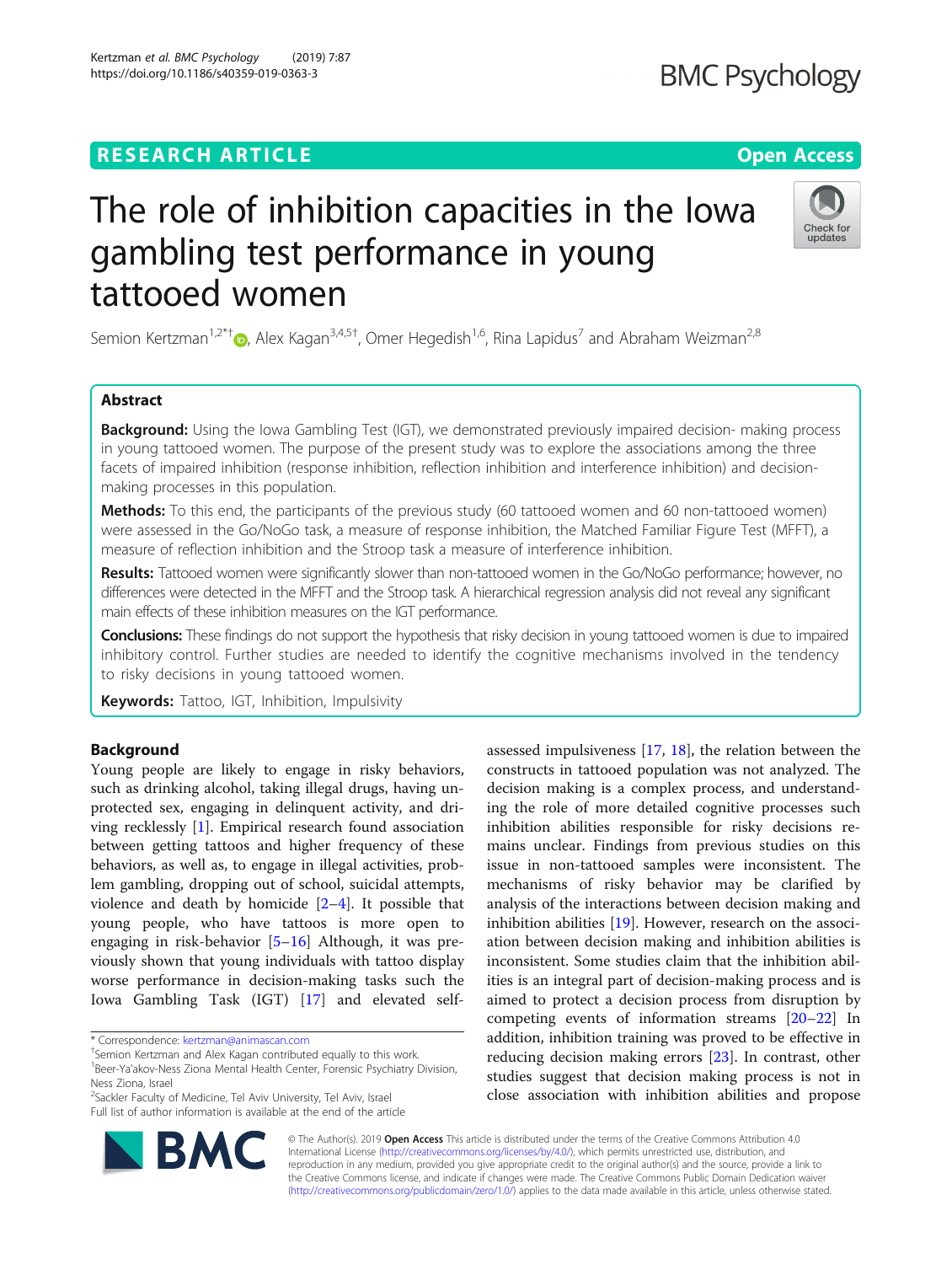complex interactions between biases, reasons, emotions, goals, motivations, competing resources and opportunities afforded by the social context [\[24](#page-7-0), [25](#page-7-0)]. Moreover, some authors found that inhibition capacity can be dissociated from risky decision [\[26](#page-7-0)–[31](#page-7-0)]. For example, it was found that excessive internet users have deficits in decision-making function, which are characterized by a strategy learning lag rather than an inability to learn from a task contingencies and their risky decisions are not related to response inhibition abilities [[32\]](#page-7-0). Furthermore, it was demonstrated that sleep deprivation diminished initial prepotent inhibition but not the decision making process [[33\]](#page-7-0). An animal study also demonstrated that inhibition and risk taking decision are separate processes [[34\]](#page-7-0)..

Thus, it is unclear whether tattooing behavior can be independently predicted by a weak inhibitory control or risky decisions or both. The current study attempts to answer two main issues:

- 1) Are tattooed women exhibit risky behavior as a result of impaired inhibition capacities? It should be noted that inhibition is a complex concept. Bari and Robbins [[35\]](#page-7-0) suggested dividing inhibitory control into two categories: behavioral or response inhibition and cognitive inhibition or resistance to distractor interference. In addition, Kagan [[36\]](#page-7-0) introduced the concept of reflection inhibition as a capacity to choose the correct course of action from a number of possibilities prolonging the time before action is taken. We assessed these three inhibition capacities in an attempt to identify which inhibition facet is associated with getting tattoo.
- 2) Is there an effect of inhibition capacities on decision making process in young women with tattoo? It is expected that in tattooed population there is an association between risky decision and limited inhibition resources. The current study attempted to analyze influence of different inhibition mechanisms on the IGT performance in a sample of tattooed young women assumed to exhibit high level of impulsivity trait compared to a non-tattooed population [[17](#page-7-0), [18](#page-7-0), [37](#page-7-0), [38](#page-7-0)]. We assumed that risky decisions are associated differently with inhibition capacities in women with high impulsivity (tattooed) compared to those with low impulsivity (non-tattooed controls).

To our knowledge, there are no studies on the evaluation of inhibition capacities among tattooed population and the relation between decision-making process and inhibition capacities in women with tattoos.

# **Methods**

As described in previous publications [[17,](#page-7-0) [39](#page-7-0)] the entire research process took five months (March–July 2012), and included locating candidates for the study in the Tel Aviv area, through advertising at universities, in social networks (Facebook) and using personal contacts. Women (research and control), with and without tattoos, from similar socio economic backgrounds (employed, students or graduates) were invited to apply to be part of a research project authorized by Bar-Ilan University Review Board (Ramat Gan, Israel) focusing on the decision making process of both groups. Prior to being accepted to the study, all participants underwent an evaluation to determine their eligibility, which included questions on medical history, illicit drug use, family and personal psychiatric history. All were free of any psychopharmacologic treatment. The 120 women (who were also part of our study on the association between tattooing behavior and risky decisions as reflected in IGT) signed a consent form to be part of a free study and in return receive a complimentary consultation regarding their inhibition capacity and professional guidance about their neurocognitive and personality assessments. The individual sessions (up to 90 min each), also included a detailed description of the research aims.

The link between risky decision and inhibition capacities was analyzed using three laboratory measures.

A semi-structured interview [[17\]](#page-7-0) with a 20-item measure of tattoo characteristics was conducted by a researcher (AK) for 60 tattooed women (no men to prevent sex differences on the cognitive measures, or women who had removed tattoos) aged  $18-35$  (M = 28.4, SD = 5.95), with no neurological disorders, mental retardation, and no record of substance abuse/dependence (other than smoking). All were employed or students, 58% had more than one tattoo, all were employed or students: high school diploma or lower 46.7%, bachelor's degree: 25%, master's degree 23.3% and philosophy: 5%. Of this entire group of tattooed women, 55% were smokers.

The 60 non-tattooed women (control group) did not include anyone with current or past DSM-IV-TR axis I psychiatric disorder. Participants were of similar ages, 18–35  $(M = 28.5, SD = 5.43)$ . The education level for this group was as follows: high school diploma or lower – 25%, first university degree – 28.3%, second university degree – 41.7% and philosophy degree – 5%. The percentage of smokers in this group was only 10%.

We used one decision-making measure (IGT) and three inhibition measures (Go/NoGo task, MFFT, Stroop task) for our analysis. The IGT was used in our previous study [\[17\]](#page-7-0).

# Measurements

# Decision making measure: computerized animation variant of the Iowa gambling test

As a simulation of real-life decision-making, the IGT involves weighing expected, but uncertain, rewards and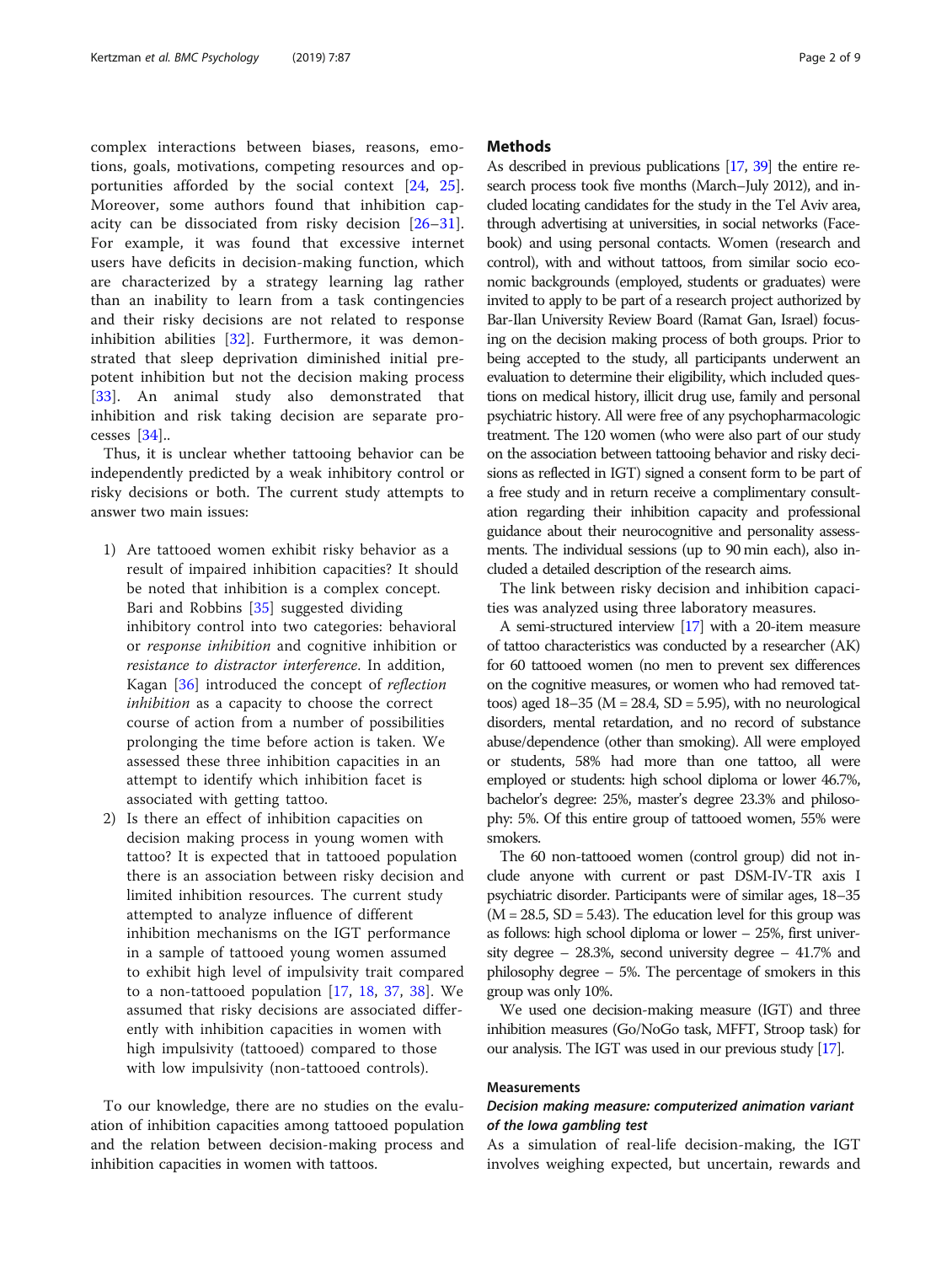penalties (for review [[40\]](#page-7-0)). Diminished performance on the IGT expresses the participant's failing to learn from punishment cues, and ability to improve their decisions in the face of changing contingencies [[40\]](#page-7-0). The IGT is a favored measure available to gauge risky decisions [\[22](#page-7-0)]. This test is presented in the form of a game (we used "Casino" AnimaScan Ltd., Ashdod, Israel, 2000 a computerized animation version of IGT [\[41](#page-7-0)]).

The IGT requires choosing between several different alternatives. Each trial has four decks of cards to choose from. The four decks of cards A, B, C, D were placed one beside the other simultaneously on a computer screen. Participants knew that teach deck gives them virtual money, however, they were unaware that A and B were termed risky, and their long-term results are negative, while C and D were safe decks with a more positive overall outcome. They gains were also varied. Participants were instructed that they had 100 options to choose from and their aim was to earn as much virtual money as possible. The choices (selection of cards from different decks) are either advantageous or disadvantageous, but each choice is associated with ambiguity regarding the outcome, since it is difficult for the subject to keep track and remember the gains and losses from previous trials [[42\]](#page-7-0). In the beginning, the IGT simulates a specific situation "decisions under ambiguity". This means that subjects have no information about the choices' consequences and probabilities. Later, by using the feedback of previous choices, subjects can learn the rules (most likely after the first half of 100 trials), and, thus, the IGT assesses "decisions under risk." [\[42](#page-7-0)] Participants play the game several times and get results, and learn to choose the safe card decks over the risky ones. A 'net score' was calculated for the each participant according to deck selections  $[(A + B) - (C + D)]$  [\[42](#page-7-0)]. Although the IGT's sensitivity for detecting decisionmaking impairment is well established, recent studies have highlighted the complexity of this task [[28](#page-7-0), [43](#page-7-0), [44](#page-7-0)].

## Inhibition measures: the go/NoGo task

Response inhibition can be defined as a cognitive action that enables a person to repress certain behaviors or reactions. The purpose of the Go/NoGo task is to estimate whether a behavior that is not appropriate can be controlled [[45\]](#page-7-0). In this 5-min test, participants were given 120 red rectangles ('Go') and 30 black rectangles ('NoGo') and asked to complete 150 trials. Stimulus was presented in random order at a rate of one stimulus per 2000 ms and participants were told to respond to the stimuli with a Go or withhold response NoGo. A constant inter-stimulus interval was present for minimizing any orienting response caused by the unpredictability of a stimulus display. The Go/NoGo mean of response time (as sum of mean responses time of correct responses during the two blocks of the Go/NoGo task) was a measure of response inhibition ability. We applied a computerized variant of the Go/NoGo task (AnimaScan Ltd., Ashdod, Israel 2000) as previously described [[46\]](#page-7-0).

## MFFT

The Matching Familiar Figures Task (MFFT) [[36\]](#page-7-0) was conducted in a computerized version [\[47\]](#page-7-0) (AnimaScan Ltd., Ashdod, Israel 2000). Participants were directed to select the one (of six) possibility that matched the initial image. The following parameters were used: 1. Response time in milliseconds; 2. Number of errors committed during task.

## The Stroop task

We use a manual key-press variant of the Stroop task [[48\]](#page-7-0) with unlimited time of stimulus presentation [\[49](#page-7-0)]. Subjects who are prone to impulsive behavior are expected to exhibit a weaker interference control, as proposed previously, [\[27,](#page-7-0) [50](#page-7-0)]. Participants were asked to read words and disregard the four font colors for words (green, red blue or yellow). The word is centered on a screen of a gray background printed in one of five colors: red, blue, green, yellow and black and is located above two colored rectangles on each side. Participants must press one of the two keys. The color of the word is always the same color of one of the rectangles and the other color is the meaning of the word. There were 40 'Neutral' trials where the letters of the words were black, 40 'Congruent' trials where the meaning of the word and the color of the letters corresponded and 40 'Incongruent' trials where the meaning of the word did not correspond to the colors of the letter (word BLUE written in red).

## Statistical analysis

Data were analyzed using SPSS (v. 19) software for Windows. All analyses used two-tailed levels of significance. The parametric (t-test) and non-parametric  $(x^2)$  tests were performed to compare group differences in demographic and behavioral parameters. For evaluation of differences between groups in the inhibition performance, the multivariate analysis of covariance (MANCOVA) was conducted with performance variables (mean of response time, variability of response time, numbers of errors, et ctr) as dependent measures and group (tattooed women and controls) as between-subject measures, with education and smoking as covariates. A hierarchical regression was conducted to examinee if variables of our interest: (i) Stroop interference reaction time (response time in the incongruent condition minus response time in the congruent condition), (ii) the Go/NoGo mean of response time (as sum of mean responses time in the blocks of the Go/NoGo task), and (iii) the total number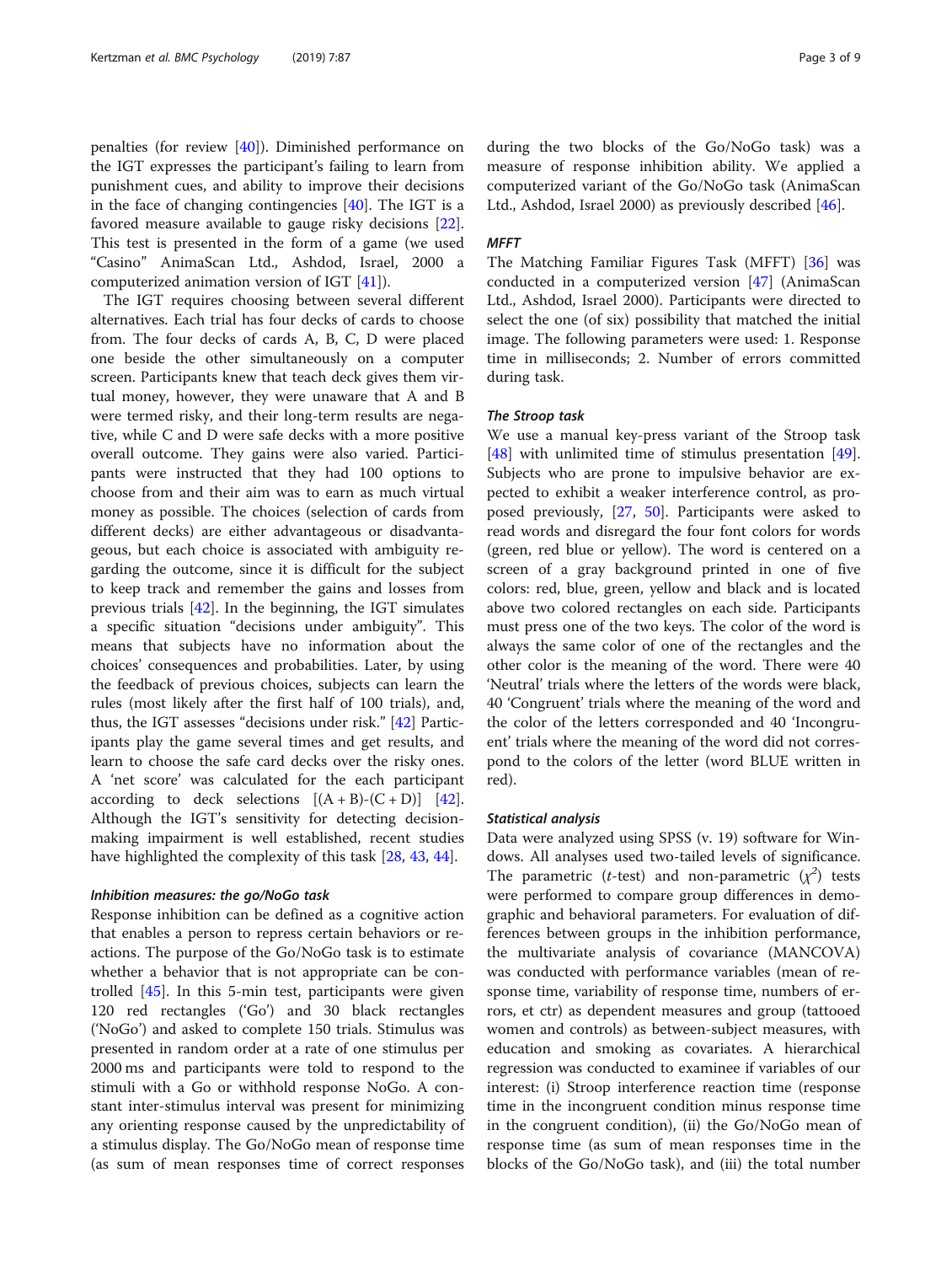of errors in the MFFT explain a statistically significant amount of variance in the IGT performance (sum of a net score for the 40 last selections: Trials 60–100). Since participants with high impulsivity perform poorly in the IGT due to a robust learning component [[42](#page-7-0)], we separated early and late IGT selections and used only the 40 last selections and combined them into a single measure. This analysis allows correction of the significance levels for multiple tests when two or more response variables are tested from the same set of individuals.

# Results

Women with tattoos were significantly less educated  $(14.53 \pm 2.77 \text{ versus } 15.82 \pm 2.63 \text{ in non-tattooed women};$  $t = 2.60$ , df = 118,  $p = 0.01$ ) and with a higher of rate of smoking status (55% versus 10%;  $\chi$ 2 = 27.69, df = 1, p < 0.0001) than non-tattooed women. No differences in age were found between the two groups  $(28.47 \pm 5.42 \text{ versus}$  $28.35 \pm 5.95$  years; t = 0.11, df = 118, p = 0.91). Thus education and smoking habit were considered as covariates.

The inhibition characteristics of the tattooed and nontattooed women are shown in Tables 1, [2](#page-4-0) and [3.](#page-4-0) Significant between-group differences were not found for both MFFT and Stroop tasks in terms of response time, variability of response time and number of errors. However, the tattooed women performed significantly more slowly than non-tattooed women in the Go/NoGo task, indicating impaired response inhibition.

The effect of three inhibition measures on risky performance in the IGT was evaluated by the hierarchical regression analysis. The net score of the last two trials of the IGT (40 trials) was considered as the dependent variable. Three inhibition measures: (i) response inhibition (as sum of response time in the two blocks of the Go/ NoGo task), (ii) the total number of errors in the MFFT and (iii) Interference Index (Response Time of Incongruence Condition – Response time of Congruent Condition) in the Stroop task were considered as independent measures. The hierarchical regression analysis did not reveal significant main effects of any inhibition measures on the risky decision process (Table [4\)](#page-5-0).

## **Discussion**

Although impulsivity explains the relation between getting tattoo and increased risk- taking behavior, surprisingly this notion has received little empirical support. In contrast to our study, previous impulsivity studies in tattoo populations relied solely on self-report measures. The advantage of the current study is the use of three inhibition measures in order to clarify the contribution of several facets of risky behavior. The mechanisms involved in risky behavior in young non-criminal tattooed persons are not clear. Association between inhibition abilities and decision-making process is an important

|             |  |  | Table 1 Multivariate Analysis of Covariance (MANCOVA) on the |  |
|-------------|--|--|--------------------------------------------------------------|--|
| GoNoGo task |  |  |                                                              |  |

| GoNoGo                       | Adjusted mean (SD) | F             | P                   |          |  |
|------------------------------|--------------------|---------------|---------------------|----------|--|
|                              | Tattooed           | Control       |                     |          |  |
| Overall                      |                    |               |                     |          |  |
| Group                        |                    |               | $2.23$ <sup>1</sup> | $.03*$   |  |
| Smoking                      |                    |               | 2.53 <sup>1</sup>   | $.01*$   |  |
| Education                    |                    |               | 1.02 <sup>1</sup>   | .42      |  |
| RT (part 1)                  |                    |               |                     |          |  |
| Group                        | 392.45 (8.18)      | 57.86 (8.118) | 7.89                | $.00*$   |  |
| Smoking                      |                    |               | 2.20                | .14      |  |
| Education                    |                    |               | 2.86                | .09      |  |
| SD of RT (part 1)            |                    |               |                     |          |  |
| Group                        | 75.14 (4.66)       | 72.22 (4.66)  | .17                 | .67      |  |
| Smoking                      |                    |               | .14                 | .70      |  |
| Education                    |                    |               | .25                 | .61      |  |
| Error of Omission (part 1)   |                    |               |                     |          |  |
| Group                        | .49(1.18)          | .52(1.18)     | .00                 | .93      |  |
| Smoking                      |                    |               | .39                 | .52      |  |
| Education                    |                    |               | .88                 | .34      |  |
| Error of Commission (part 1) |                    |               |                     |          |  |
| Group                        | .75(.16)           | 1.14(0.16)    | 2.40                | .12      |  |
| Smoking                      |                    |               | 2.41                | .12      |  |
| Education                    |                    |               | 1.57                | .21      |  |
| RT (part 2)                  |                    |               |                     |          |  |
| Group                        | 393.09 (8.47)      | 45.40 (8.47)  | 13.97               | $.00***$ |  |
| Smoking                      |                    |               | 8.47                | $.00**$  |  |
| Education                    |                    |               | 2.73                | .10      |  |
| SD of RT (part 2)            |                    |               |                     |          |  |
| Group                        | 83.28 (5.03)       | 66.14 (5.03)  | 5.12                | .02*     |  |
| Smoking                      |                    |               | 4.71                | $.03*$   |  |
| Education                    |                    |               | .46                 | .49      |  |
| Error of Omission (part 2)   |                    |               |                     |          |  |
| Group                        | .44 (.16)          | .39(.16)      | .03                 | .84      |  |
| Smoking                      |                    |               | .25                 | .61      |  |
| Education                    |                    |               | 1.16                | .28      |  |
| Error of Commission (part 2) |                    |               |                     |          |  |
| Group                        | .97 (.019)         | 1.49 (.019)   | 3.08                | .08      |  |
| Smoking                      |                    |               | 4.03                | $.03*$   |  |
| Education                    |                    | 2.79          |                     | .09      |  |

Note.  $1$  Wilks' Lambda F. Group = tattooed vs. non-tattooed women.  $*p < .05$ .  $**p < .01$ .  $***$   $p < .001$ . The means were adjusted by education and smoking habit that were considered as covariates. It is of note that in our previous study (Kertzman et al., 2015) smoking was considered as betweensubject factor in repeated measures analysis of covariance (ANCOVA)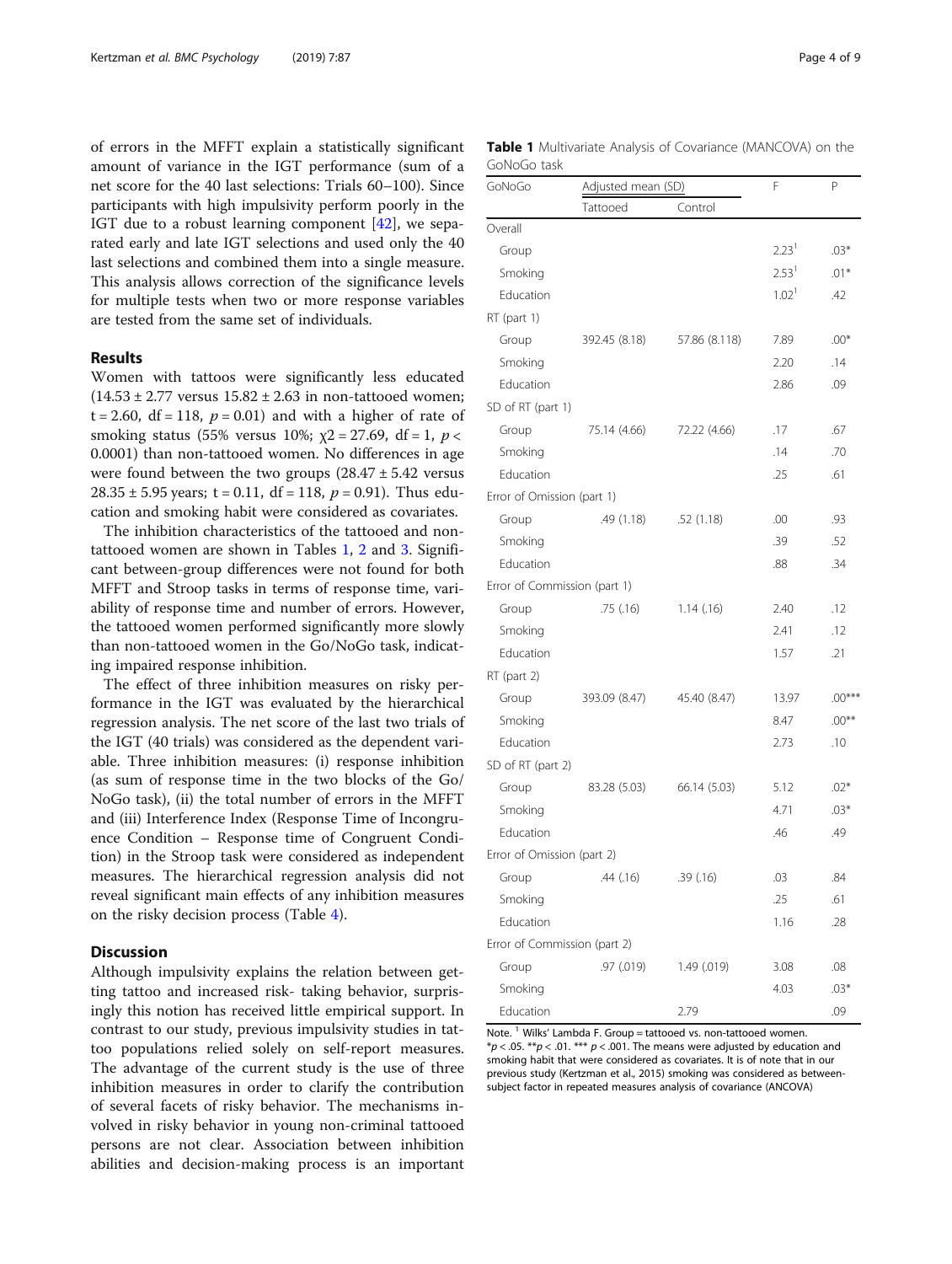| <b>MFFT</b>      | Adjusted mean (SD) | F            | P                 |     |
|------------------|--------------------|--------------|-------------------|-----|
|                  | Tattooed           |              |                   |     |
| Overall          |                    |              |                   |     |
| Group            |                    |              | .57 <sup>1</sup>  | .74 |
| Smoking          |                    |              | 1.06 <sup>1</sup> | .38 |
| Education        |                    |              | 1.57 <sup>1</sup> | .16 |
| First RT         |                    |              |                   |     |
| Group            | 16.27 (1.23)       | 14.84 (1.23) | .59               | .44 |
| Smoking          |                    |              | .49               | .48 |
| Education        |                    |              | 3.85              | .05 |
| Mean RT          |                    |              |                   |     |
| Group            | 20.90 (1.33)       | 19.10 (1.33) | .80               | .37 |
| Smoking          |                    |              | 3.73              | .05 |
| Education        |                    |              | 6.05              | .01 |
| SD <sub>RT</sub> |                    |              |                   |     |
| Group            | 13.55 (1.07)       | 12.01 (1.07) | .89               | .34 |
| Smoking          |                    |              | 5.27              | .02 |
| Education        |                    |              | 5.75              | .01 |
| Error            |                    |              |                   |     |
| Group            | 3.81 (.39)         | 3.90 (.39)   | .02               | .88 |
| Smoking          |                    |              | 1.37              | .24 |
| Education        |                    |              | 1.08              | .30 |
| Error RT         |                    |              |                   |     |
| Group            | 20.98 (2.29)       | 23.47 (2.29) | .52               | .47 |
| Smoking          |                    |              | .27               | .60 |
| Education        |                    |              | .37               | .54 |
| Error SD         |                    |              |                   |     |
| Group            | 7.39 (1.09)        | 8.94 (1.09)  | .89               | .34 |
| Smoking          |                    |              | .25               | .61 |
| Education        |                    |              | .75               | .38 |

<span id="page-4-0"></span>Table 2 Analysis of Covariance (MANCOVA) on Matching Familiar Figures Test (MFFT)

| Table 3 Analysis of Covariance (MANCOVA) on Stroop test |  |  |  |
|---------------------------------------------------------|--|--|--|
|---------------------------------------------------------|--|--|--|

| Stroop                | Adjusted mean   | F               | P                 |     |  |
|-----------------------|-----------------|-----------------|-------------------|-----|--|
|                       | Tattooed        | Control         |                   |     |  |
| Overall               |                 |                 |                   |     |  |
| Group                 |                 |                 | $28^{1}$          | .97 |  |
| Smoking               |                 |                 | 1.11 <sup>1</sup> | .36 |  |
| Education             |                 |                 | 1.40 <sup>1</sup> | .19 |  |
| Neutral RT            |                 |                 |                   |     |  |
| Group                 | 1031.40 (25.33) | 1049.92 (25.33) | .23               | .62 |  |
| Smoking               |                 |                 | .52               | .47 |  |
| Education             |                 |                 | .14               | .70 |  |
| Neutral SD            |                 |                 |                   |     |  |
| Group                 | 299.24 (17.19)  | 297.00 (17.19)  | .00               | .93 |  |
| Smoking               |                 |                 | 1.28              | .26 |  |
| Education             |                 |                 | .01               | .91 |  |
| <b>Neutral Errors</b> |                 |                 |                   |     |  |
| Group                 | .17(07)         | .27(.07)        | .69               | .40 |  |
| Smoking               |                 |                 | 3.42              | .06 |  |
| Education             |                 |                 | .08               | .76 |  |
| Congruent RT          |                 |                 |                   |     |  |
| Group                 | 926.80 (24.78)  | 952.49 (24.78)  | .47               | .49 |  |
| Smoking               |                 |                 | 1.01              | .31 |  |
| Education             |                 |                 | .05               | .81 |  |
| Congruent SD          |                 |                 |                   |     |  |
| Group                 | 273.04 (20.40)  | 282.28 (20.40)  | .09               | .76 |  |
| Smoking               |                 |                 | 1.78              | .18 |  |
| Education             |                 |                 | .32               | .57 |  |
| Congruent Errors      |                 |                 |                   |     |  |
| Group                 | .12(.06)        | .21(.06)        | .76               | .38 |  |
| Smoking               |                 |                 | 1.02              | .31 |  |
| Education             |                 |                 | 3.28              | .07 |  |
| Incongruent RT        |                 |                 |                   |     |  |
| Group                 | 1147.70 (28.12) | 1164.86 (28.12) | .16               | .68 |  |
| Smoking               |                 |                 | 1.26              | .26 |  |
| Education             |                 |                 | .67               | .41 |  |
| Incongruent SD        |                 |                 |                   |     |  |
| Group                 | 334.84 (18.76)  | 329.18 (18.76)  | .04               | .84 |  |
| Smoking               |                 |                 | .17               | .67 |  |
| Education             |                 |                 | .36               | .54 |  |
| Incongruent Errors    |                 |                 |                   |     |  |
| Group                 | 1.97(0.36)      | 2.29(.36)       | .34               | .56 |  |
| Smoking               |                 |                 | 1.06              | .30 |  |
| Education             |                 |                 | 94                | .33 |  |

issue and its investigation can shed a light on the selfcontrol in tattooed population. The first main hypothesis of our current study was

that tattooed women would exhibit risky behavior as a result of impaired inhibition capacities. Inhibition impairments were expected in tattooed population more frequently than in non-tattooed population since tattooing behavior was reported to be associated with wide range of risk taking behaviors and substance use disorders (see introduction). Analysis of the different inhibition processes may lead to a better understanding of risky behavior. Tattooed women did not display deficits in tasks measured reflexive inhibition and interference control, but impaired response inhibition as measured by the slow response time in the Go/NoGo task. In the Go/NoGo task, response slowness was a sensitive

\*\*p < .01. \*\*\* p < .001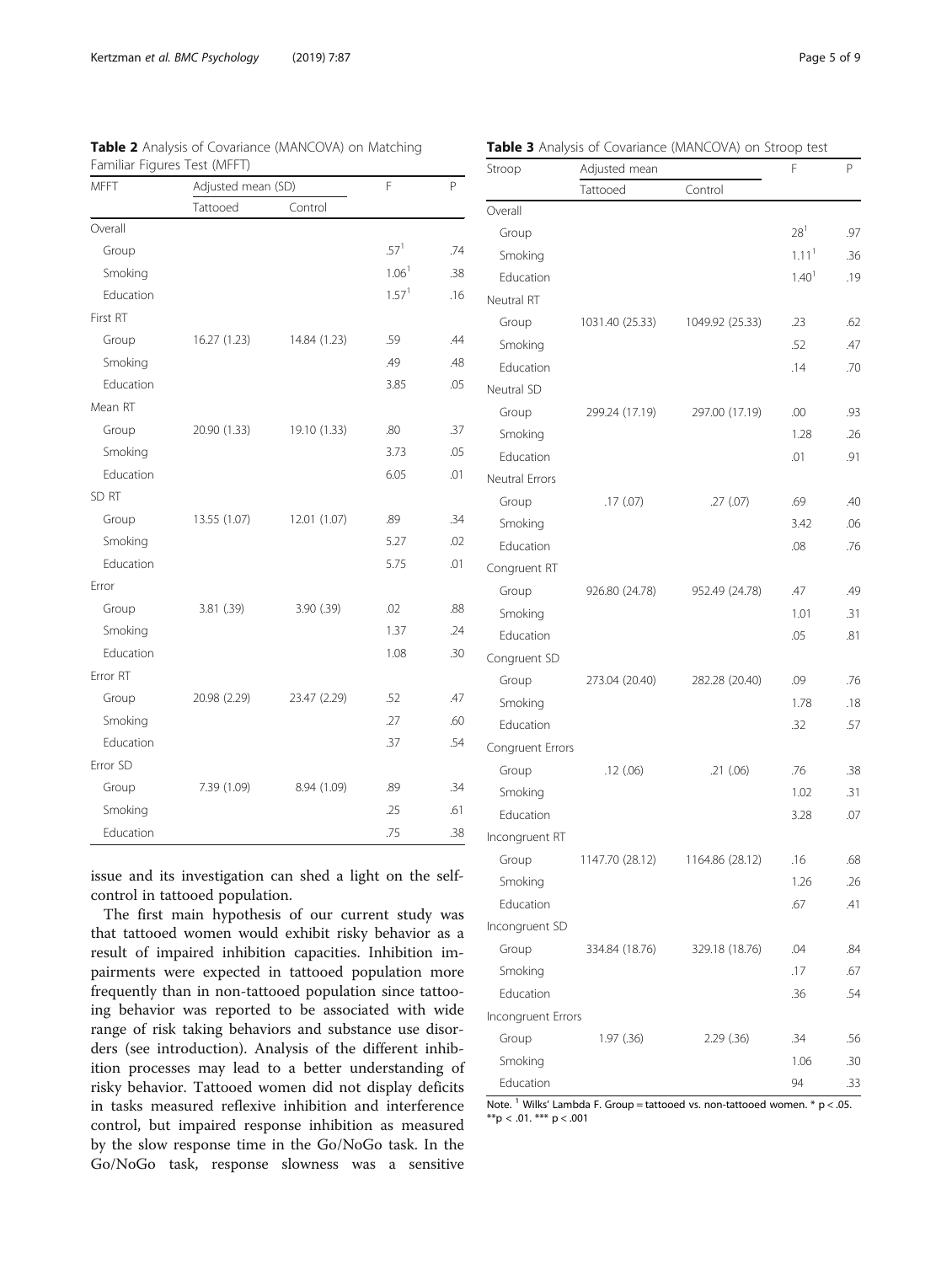|  | . |  |
|--|---|--|
|  |   |  |
|  |   |  |
|  |   |  |

<span id="page-5-0"></span>

|                       | Model 1          |      |         | Model 2          |      |          |                      | Model 3 |          |  |
|-----------------------|------------------|------|---------|------------------|------|----------|----------------------|---------|----------|--|
| Variable              | $\boldsymbol{B}$ | SEB  | $\beta$ | $\boldsymbol{B}$ | SEB  | $\beta$  | $\boldsymbol{\beta}$ | SEB     | $\beta$  |  |
| GoNoGo                |                  |      |         |                  |      |          |                      |         |          |  |
| Education             | .69              | 1.40 | .04     | .15              | 1.36 | .01      | .24                  | 1.40    | .01      |  |
| Smoking               | $-2.52$          | 2.81 | $-.08$  | 2.64             | 3.05 | .09      | 2.74                 | 3.09    | .09      |  |
| Tattoo                |                  |      |         | $-10.08$         | 2.83 | $-.37**$ | $-15.26$             | 18.80   | $-.56$   |  |
| Sum RT                |                  |      |         | .00              | .00  | .12      | .00                  | $.00\,$ | .09      |  |
| Tattoo X Sum RT       |                  |      |         |                  |      |          | .00                  | .01     | .20      |  |
| $R^2\,$               | .01              |      |         | .11              |      |          | .11                  |         |          |  |
| F for change in $R^2$ | .75              |      |         | $6.37**$         |      |          | .07                  |         |          |  |
| <b>MFFT</b>           |                  |      |         |                  |      |          |                      |         |          |  |
| Education             |                  |      |         | .39              | 1.36 | .02      | .56                  | 1.36    | .03      |  |
| Smoking               |                  |      |         | 1.92             | 3.04 | .06      | 1.25                 | 3.08    | .04      |  |
| Tattoo                |                  |      |         | $-8.95$          | 2.73 | $-.33**$ | $-12.89$             | 4.09    | $-.47**$ |  |
| Error                 |                  |      |         | $-.05$           | .42  | $-.01$   | $-.65$               | $-63$   | $-.13$   |  |
| Tattoo X Error        |                  |      |         |                  |      |          | 1.12                 | .86     | .24      |  |
| $R^2$                 |                  |      |         | .09              |      |          | .11                  |         |          |  |
| F for change in $R^2$ |                  |      |         | $5.35***$        |      |          | 1.67                 |         |          |  |
| Stroop                |                  |      |         |                  |      |          |                      |         |          |  |
| Education             |                  |      |         | .21              | 1.36 | .01      | .38                  | 1.33    | .02      |  |
| Smoking               |                  |      |         | 1.7              | 3.01 | .05      | 1.77                 | 3.02    | $.06\,$  |  |
| Tattoo                |                  |      |         | $-8.82$          | 2.72 | $-.32**$ | $-13.58$             | 6.30    | $-.50*$  |  |
| Interference RT       |                  |      |         | $-.01$           | .01  | $-.10$   | $-02$                | .01     | $-.17$   |  |
| Tattoo X              |                  |      |         |                  |      |          |                      |         |          |  |
| Interference RT       |                  |      |         |                  |      |          | .02                  | .02     | .21      |  |
| $\mathbb{R}^2$        |                  |      |         | .10              |      |          | .11                  |         |          |  |
| F for change in $R^2$ |                  |      |         | $6.04**$         |      |          | .70                  |         |          |  |

Note.  $* p < .05$ .  $** p < .01$ 

measure of inhibition impairment [\[51\]](#page-7-0). Impairment in the Go/NoGo performance, but not in the MFFT and the Stroop tasks performance, indicates that tattooed women show inhibition impairments in situations under time pressure only.

The second hypothesis of the current study was that tattooed women would exhibit risky decisions as a result of impaired inhibition capacity. Impulsive responses (faster with more errors) reflect reduced behavior monitoring efficiency and inhibition control that are expected when greater reward sensitivity is required [\[52](#page-8-0)]. In our study we did not find an association between fast-error performance on inhibition task and risky decision on the IGT. Contrary to our prediction, the hierarchical regression analysis did not reveal any significant main effects of the three inhibition measures on the IGT performance. Bechara [[53\]](#page-8-0) suggested that in contrast to a learned inhibition of a pre-potent response decisionmaking process involves an evaluation of the pros and cons of a given response options. A recent meta-analysis

showed that healthy populations are not unequivocally good decision makers [\[54](#page-8-0)] and that a more than 30% of "normal" controls perform poorly on the IGT [\[55](#page-8-0)]. It is possible that the IGT (as measure of risky process of decision) may be a multi-dimensional task requiring several processes, including reversal learning, response inhibition, risk-seeking and deficits in strategic planning, cognitive biases, and hypersensitivity to reward [[56](#page-8-0)]. It seems that the IGT assesses behavior in a fashion that combines multiple cognitive functions [[57](#page-8-0)]. Executive functioning and working memory skills are important components of IGT performance, even in those without clinical disorders or evidence of "real world" dysfunction [[55\]](#page-8-0). Moreover, the IGT reflects also an affective component of risk-taking decision [[58\]](#page-8-0). In addition, it is possible that risky decisions may endure multiple mechanisms beyond disinhibition – such as "faulty cognition" and "false beliefs", [\[24\]](#page-7-0) sensation seeking [[28](#page-7-0)] and negative mood [[59\]](#page-8-0). Increased risk-taking behavior and decreased use of contextual information has been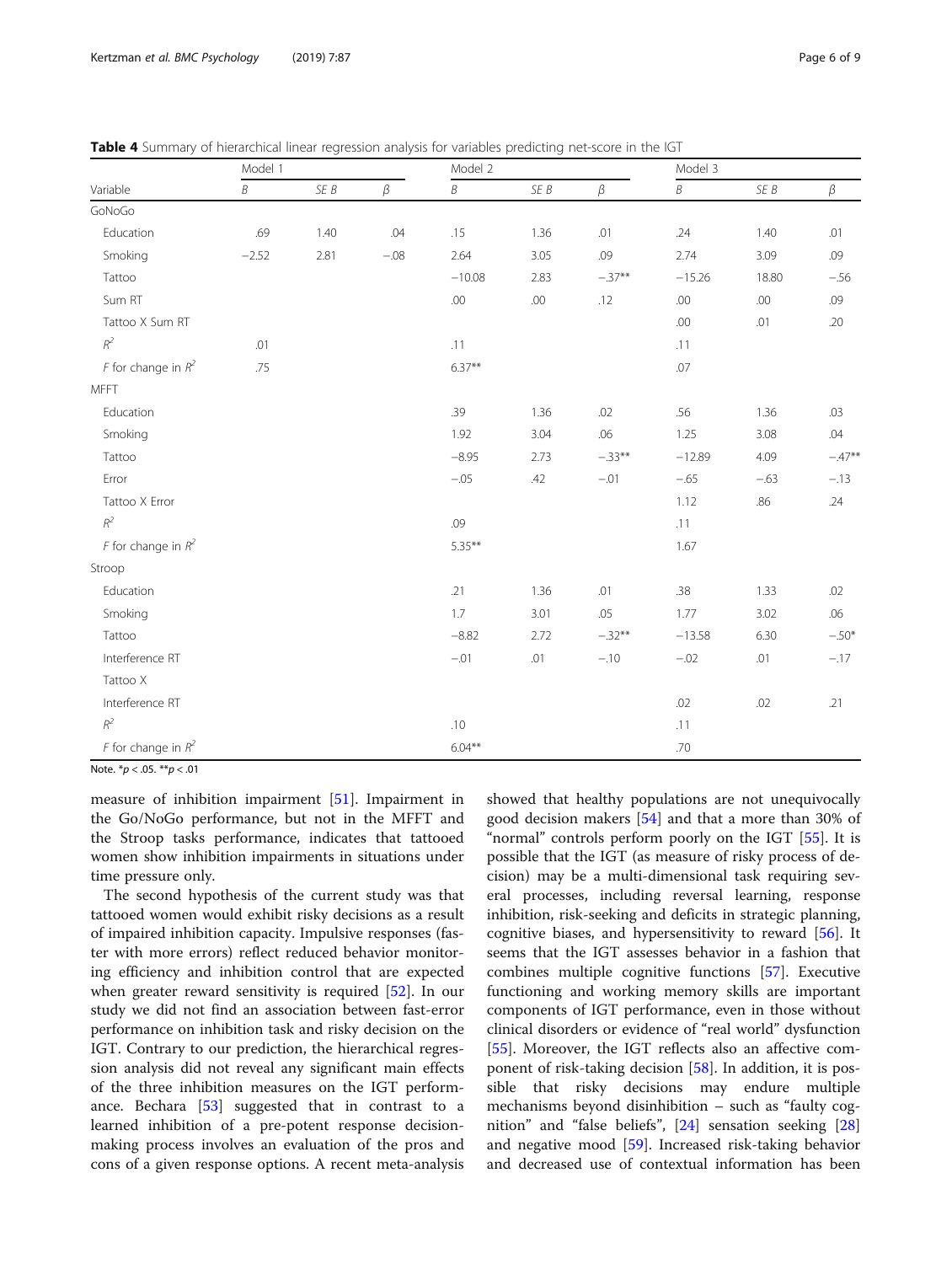observed when affective aspects of decision-making are engaged [\[60\]](#page-8-0).

Tattooed young women shows a preserved reflexive inhibition and interference control while express the impaired response inhibition. In current study, we aimed to assess the role of impaired inhibition control in risky decisions among tattooed persons. Although, it is likely that several of inhibition facets may contribute differentially to risky behavior all three investigated inhibition pathways not accounted for the variance in the relation between risky decision and tattooing behavior.

## Conclusions

This study defined the behavioral and impulse-dimension attributes of young women with tattoos. The strengths of the present study include the evaluation of a population of young women with limited number of tattoos, absence of: criminal or antisocial behavior, unemployment and substance use disorders, as well as using standard cognitive performance tasks that compared risk-taking decisions with different inhibition-related tasking challenges. The major limitation of the present study is the inclusion of healthy population of women only, which confers the advantage of relative homogeneity, but limits the generalizability to the general tattooed population. Unfortunately, only three inhibition paradigms were used in this study. More measures/domains of inhibition (e.g. reward paradigm of inhibition, waiting ability, "interruptive inhibition" of ongoing responses) should be assessed in an attempt to clarify the association between inhibition control and risky decision in tattooed women.

This study was designed to clarify the associations between inhibition ability and decision making process among young tattooed women. Inhibition capacities of tattooed women are preserved except slowness in the Go/NoGo task. Thus, it appears that risky decision in tattooed women is not a direct consequence of impaired inhibition capacities.

It may be concluded that risk-taking decisions as assessed in the IGT (hot EF) and inhibition abilities (cool EF) are different and independent aspects of selfcontrol, as was suggested in previous studies in nontattooed population  $[26-31, 41]$  $[26-31, 41]$  $[26-31, 41]$  $[26-31, 41]$  $[26-31, 41]$  $[26-31, 41]$  $[26-31, 41]$ . It should be noted that in the absence of a cutoff value for the IGT performance, the current analysis shows that the tattooed group had a significantly lower score than non-tattooed women ("group differences"), but the results cannot indicate an "impairment" in decision-making.

The limited research in tattooing persons, justifies further studies that will explore the multiple aspects of possible association between inhibition capacities and risky decisions, including variables such as the number of tattoos, their size and body localization, as well as their psychological meaning.

#### Abbreviations

AK: Alexandr Kagan; AW: Abraham Weizman; IGT: Iowa Gambling Test; MFFT: Matched Familiar Figure Test; OH: Omer Hegedish; RL: Rina Lapidus; SK: Semion Kertzman

#### Acknowledgements

Not applicable.

#### **Endnotes**

This article is part of Dr. Alex Kagan's PhD thesis: "Cognitive and Psychological Mechanisms of the Risk Decisions among Women with Tattoos" carried out under the supervision of Prof. Rina Lapidus, and Prof. Abraham Weizmam and with the consultation of Dr. Semion Kertzman conducted in the Program for Hermeneutics and Cultural Studies of the Interdisciplinary Studies Unit at Bar-Ilan University, Ramat Gan, Israel.

#### Authors' contributions

All authors have read and approved the manuscript, and ensure that this is the case. SK-Conceptualization, Methodology, Project Administration, Writing-Original Draft Preparation; AK- Conceptualization, Investigation, Writing-Original Draft Preparation; OH- Formal analysis; RL- Conceptualization, Supervision; AW- Conceptualization, Supervision, Writing-Original Draft Preparation, Writing-Review and Editing.

#### Funding

Neither financial nor material support was received from any external resource for this work. One of the authors of this study, Dr. Kertzman is employed by Anima Scan Ltd. but his employment is unrelated to the current study and his salary is in no way compensation for any work done on this study. Additionally, Anima Scan Ltd. did not provide any financial support for this study in any form. Neither did Anima Scan Ltd. play a role in the study design, data collection and analysis, decision to publish, or preparation of the manuscript.

Neither financial nor material support was received from any external resource for this work.

#### Availability of data and materials

The datasets used and/or analysed during the current study are available from the corresponding author on reasonable request.

#### Ethics approval and consent to participate

The study was approved by the Bar-Ilan University Ethics committee/Review Board (Ramat Gan, Israel) on February, 2012. The 120 participants have signed a written consent form to be part of this current free study.

#### Consent for publication

Not Applicable.

#### Competing interests

SK is an employee of Anima Scan Ltd., however Anima Scan Ltd., did not provide any funding and/or materials for the present study and did not have any role in study design, data collection and analysis, decision to publish, or preparation of the manuscript.

This does not alter our adherence to BMC Psychology policies on sharing data and materials.

#### Author details

<sup>1</sup> Beer-Ya'akov-Ness Ziona Mental Health Center, Forensic Psychiatry Division, Ness Ziona, Israel. <sup>2</sup>Sackler Faculty of Medicine, Tel Aviv University, Tel Aviv Israel. <sup>3</sup>The Program for Hermeneutics and Cultural Studies, Interdisciplinary Studies Unit, Bar-Ilan University, Ramat Gan, Israel. <sup>4</sup>Department of Neuro-Pathopsychology, L.S. Vygotsky Institute of Psychology, RSUH, Moscow, Russia. <sup>5</sup>Ashkelon Academic College, Ashkelon, Israel. <sup>6</sup>Department of Psychology, University of Haifa, Haifa, Israel. <sup>7</sup> Comparative Literature Department, Bar-Ilan University, Ramat Gan, Israel. <sup>8</sup>Research Unit, Geha Mental Health Center and Felsenstein Medical Research Center, Petah Tikva, Israel.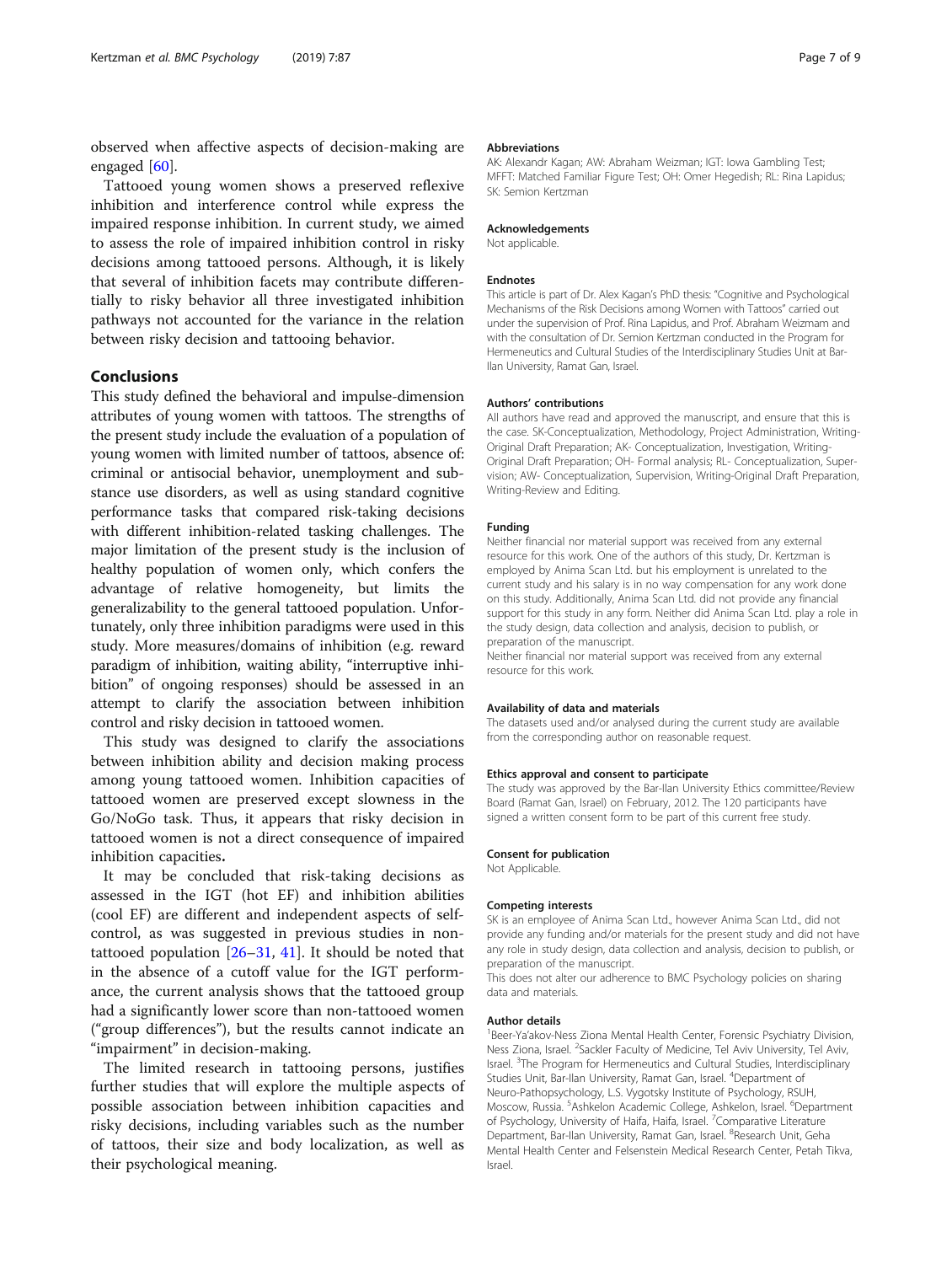## <span id="page-7-0"></span>Received: 23 May 2019 Accepted: 5 December 2019 Published online: 23 December 2019

#### References

- 1. Arnett JJ. Emerging adulthood: a theory of development from the late teens through the twenties. Am Psychol. 2000;55:469–80.
- 2. Bhargava S, Singh R, Kumari K. Significance of tattoo marks in forensic psychology: a review. Int J Curr Adv Res. 2016;5(4):857–9.
- 3. Roggenkamp H, Nicholls A, Pierre JM. Tattoos as a window to the psyche: how talking about skin art can inform psychiatric practice. World J Psychiatry. 2017;7(3):148–58.
- 4. Isaacs T, Ngwanya RM, Lehloenya RJ. Tattoos: a summary knowledge for the practicing clinician. SAMJ. 2018;108(9):714–20.
- 5. Guéguen N. Tattoos, piercings, and sexual activity. Soc Behav Personal Int J. 2012;40(9):1543–7.
- 6. King K, Vidourek R. Getting inked: tattoo and risky behavioral involvement among university students. Soc Sci J. 2013;50(4):540–6.
- 7. Komar D, Lathrop S. Tattoo types and frequencies in New Mexican white hispanics and white non-hispanics: autopsy data from homicidal and accidental deaths, 2002–2005. Am J Foren Med Path. 2008;29:285–9.
- 8. Katsos K, Moraitis K, Papadodima S, Spiliopoulou C. Tattoos and abuse of psychoactive substances in an autopsy population sample from Greece. Rom J Leg Med. 2018;26:21–8.
- 9. Byard RW, Charlwood C. Commemorative tattoos as markers for anniversary reactions and suicide. J Forensic Legal Med. 2014;24:15–7.
- 10. Owen DC, Armstrong ML, Koch JR, Roberts AE. College students with body art: well-being or high-risk behavior? J Psychosoc Nurs Men. 2013;51:20–8.
- 11. Stirn A, Oddo S, Peregrinova L, Philipp S, Hinz A. Motivations for body piercings and tattoos the role of sexual abuse and the frequency of body modifications. Psychiatry Res. 2011;190:359–63.
- 12. Dukes RL. Deviant ink: a meta-analysis of tattoos and drug use in general populations. Deviant Behav. 2016;37(6):665–78.
- 13. Jennings WG, Fox BH, Farrington DP. Inked into crime? An examination of the causal relationship between tattoos and life-course offending among males from the Cambridge study in delinquent development. J Crim Just. 2014;42(1):77–84.
- 14. Larson G, Patterson M, Markham L. A deviant art: tattoo-related stigma in an era of commodification. Psychol Mark. 2014;31(8):670–81.
- 15. Heywood W, Patrick K, Smith AM, Simpson JM, Pitts MK, Richters J, et al. Who gets tattoos? Demographic and behavioral correlates of ever being tattooed in a representative sample of men and women. Ann Epidemiol. 2012;22:51–6.
- 16. Carson HJ. The medium not the message: how tattoos correlate with early mortality. Am J Clin Pathol. 2014;142:99–103.
- 17. Kertzman S, Kagan A, Vainder M, Lapidus R, Weizman A. Interactions between risky decisions, impulsiveness and smoking in young tattooed women. BMC Psychiatry. 2013;2013:278.
- 18. Tate JC, Shelton BL. Personality correlates of tattooing and body piercing in a college sample: the kids are alright. Personal Individ Differ. 2008;45:281–5.
- 19. Güngör B, Budak E, Taymur I, Zorlu N, Ucgun B, Akgul A, Demirci H. The comparison of risky and ambiguity decision making and cool executive functions between patients with obsessive compulsive disorder and healthy controls. Arch Clin Psychiatry (São Paulo). 2018;45(5):112–8.
- 20. Billieux J, Gay P, Rochat L, van der Linden N. The role of urgency and its underlying psychological mechanisms in problematic behaviors. Behav Res Ther. 2010;48:1085–96.
- 21. Noël X, Bechara A, Dan B, Hanak C, Verbanck P. Response inhibition deficit is involved in poor decision making under risk in nonamnesic individuals with alcoholism. Neuropsychology. 2007;21:778–86.
- 22. Brevers D, Bechara A, Cleeremans A, Noël X. Iowa gambling task (IGT): twenty years after – gambling disorder and IGT. Front Psychol. 2013;4:1–14.
- 23. Cassotti M, Moutier S. How to explain receptivity to conjunction fallacy inhibition training: evidence from the Iowa gambling task. Brain Cogn. 2010;72:378–84.
- 24. Kahneman D, Tversky A, editors. Choices, values, and frames. New York/ Cambridge, UK: Russell Sage Foundation/Cambridge University Press; 2000.
- 25. Sharot T. The optimism bias: a tour of the irrationally positive brain. 1st ed. New York: Pantheon Books; 2011.
- 26. Toplak ME, Sorge GB, Benoit A, West RF, Stanovich KE. Decision-making and cognitive abilities: a review of associations between Iowa gambling task performance, executive functions, and intelligence. Clin Psychol Rev. 2010;30:562–81.
- 27. Morris TM, Hudson JL, Dodd HF. Risk-taking and inhibitory control in behaviourally inhibited and disinhibited preschool children. Personal Individ Differ. 2014;71:113–7.
- 28. Buelow MT, Suhr JA. Construct validity of the Iowa gambling task. Neuropsychol Rev. 2009;19:102–14.
- 29. Fernie G, Cole JC, Goudie AJ, Field M. Risk-taking but not response inhibition or delay discounting predict alcohol consumption in social drinkers. Drug Alcohol Depend. 2010;112:54–61.
- 30. Kertzman S, Fluhr A, Vainder M, Weizman A, Dannon PN. The role of gender in association between inhibition capacities and risky decision making. Psychol Res Behav Manag. 2018;11:503–10.
- 31. LeGris J. Rapid emotional response and disadvantageous Iowa gambling task performance in women with borderline personality disorder. Bord Personal Disord Emot Dysregul. 2018;5:16.
- 32. Sun DL, Chen ZJ, Ma N, Zhang XC, Fu XM, Zhang DR. Decision-making and prepotent response inhibition functions in excessive internet users. CNS Spectr. 2009;14:75–81.
- 33. Demos KE, Hart CN, Sweet LH, Mailloux KA, Trautvetter J, Williams SE, et al. Partial sleep deprivation impacts impulsive action but not impulsive decision-making. Physiol Behav. 2016;164:214–9.
- 34. Cooper SE, Goings SP, Kim JY, Wood RI. Testosterone enhances risk tolerance without altering motor impulsivity in male rats. Psychoneuroendocrinology. 2014;40:201–12.
- 35. Bari A, Robbins TW. Inhibition and impulsivity: behavioral and neural basis of response control. Prog Neurobiol. 2013;108:44–79.
- 36. Kagan J, Rosman BL, Day D, Albert J, Phillips W. Information processing in the child: significance of analytic and reflective attitudes. Psychol Monogr Gen Appl. 1964;78(1):1–37.
- 37. Hong BK, Lee HY. Self-esteem, propensity for sensation seeking, and risk behaviour among adults with tattoos and piercings. J Public Health Res. 2017;6(3):1107.
- 38. Ruffle BJ, Wilson AE. Tat will tell: tattoos and time preferences. J Econ Behav Organ. 2019;166:566–85.
- 39. Kertzman S, Kagan A, Hegedish O, Lapidus R, Weizman A. Do young women with tattoos have lower self-esteem and body image than their peers without tattoos? A non-verbal repertory grid technique approach. Plose One. 2019;14(1):e0206411.
- 40. Jones KA, Hewson TS, CP, Khalifa N. A systematic review and meta-analysis of decision-making in offender populations with mental disorder. Neuropsychol Rev. 2019;29(2):244–58.
- 41. Kertzman S, Lidogoster H, Aizer A, Kotler M, Dannon PN. Risk-taking decisions in pathological gamblers is not a result of their impaired inhibition ability. Psychiatry Res. 2011;188:71–7.
- 42. Bechara A. Iowa gambling task professional manual. Psychological Assessment Resources: Lutz; 2007.
- 43. Brand M, Recknor EC, Grabenhorst F, Bechara A. Decisions under ambiguity and decisions under risk: correlations with executive functions and comparisons of two different gambling tasks with implicit and explicit rules. J Clin Exp Neuropsychol. 2007;29:86–99.
- 44. Dunn BD, Dalgleish T, Lawrence AD. The somatic marker hypothesis: a critical evaluation. Neurosci Biobehav R. 2006;30:239–71.
- 45. Nigg JT. Annual research review: on the relations among selfregulation, self-control, executive functioning, effortful control, cognitive control, impulsivity, risk-taking, and inhibition for developmental psychopathology. J Child Psychol Psychiatry. 2017;58:361–83.
- 46. Kertzman S, Lowengrub K. Aizer a, Vainder M, Kotler M, Dannon PN (2008). Go-nogo performance in pathological gamblers. Psychiatry Res. 2008;161:1–10.
- 47. Kertzman S, Vainder M, Vishne T, Aizer A, Kotler M, Dannon P. Speed accuracy tradeoff in decision making performance among pathological gamblers. Eur Addict Res. 2010;16:23–30.
- 48. MacLeod CM. Half of century of research on the Stroop effect: an integrative review. Psychol Bull. 1991;109:163–203.
- 49. Kertzman S, Lowengrub K, Aizer A, Ben Nahum Z, Kotler M, Dannon P. Stroop performance in pathological gamblers. Psychiatry Res. 2006;142:1–10.
- 50. Cheng ASK, Lee HC. Risk-taking behavior and response inhibition of commuter motorcyclists with different levels of impulsivity. Transport Res F: Traf. 2012;15:535–43.
- 51. Cheung AM, Mitsis EM, Halperin JM. The relationship of behavioral inhibition to executive functions in young adults. J Clin Exp Neuropsychol. 2004;26:393–404.